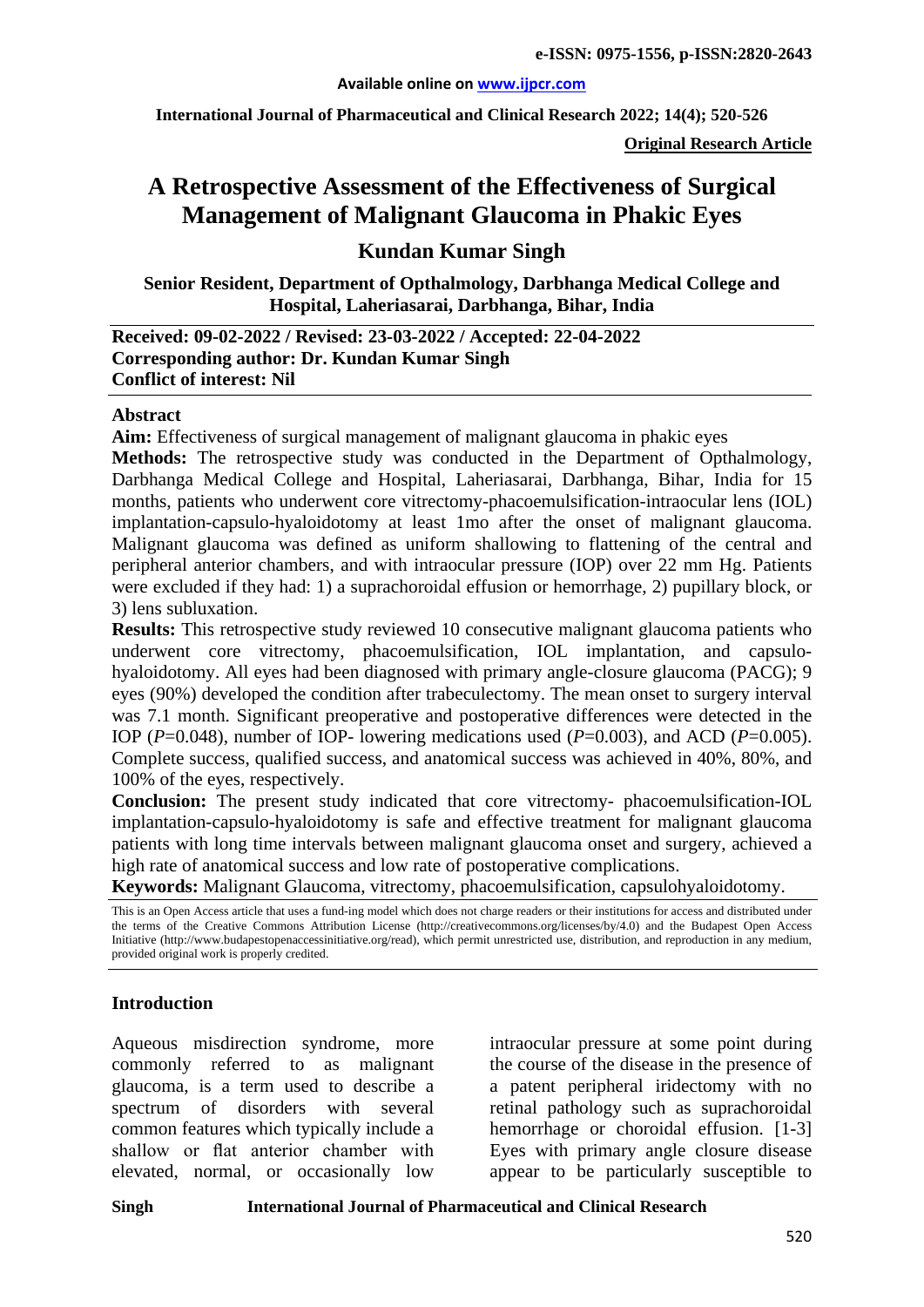develop this condition. [4[,5\]](#page-5-0) The phenomenon commonly follows an intraocular surgery, most commonly glaucoma filtering surgery, or laser procedures such as laser iridotomy, laser cyclophotocoagulation, laser posterior capsulotomy and laser suture lysis, and in rare instances has been reported to occur spontaneously as well. [\[6-12\]](#page-5-1) Several mechanisms have been described to explain the pathogenesis of this phenomenon.  $[1,13]$  The key element appears to be a barrier in the forward movement of aqueous due to ciliolenticular block in phakic eyes, or iridocilio-vitreal block in aphakic or pseudophakic eyes. Disproporortionately large crystalline lenses in small eyes leading to increased cilio-lenticular apposition may predispose these eyes to the development of malignant glaucoma. The mechanism in aphakic and psedophakic eyes is thought to be an increased flow resistance through the vitreous gel resulting in compression of the anterior hyaloid and high resistance to aqueous flow, thereby creating a vicious cycle. Moreover, bchoroidal expansion has been hypothesiszed to initiate the condition by reducing the movement of aqueous across the condensed vitreous gel. [\[14\]](#page-6-1) The initial treatment of malignant glaucoma is the use of cycloplegia to move the lens-iris diaphragm backwards and widen the middle segment of the eye, aqueous suppressants to reduce the flow of aqueous into the vitreous cavity and hyper osmotic agents to reduce vitreous volume. [1,2] Topical steroids are used to reduce inflammation. Laser treatment in the form of laser capsulotomy with anterior hyaloidotomy to incise the thickened anterior hyaloid or cyclophotocoagulation to shrink the ciliary processes and thereby to break the ciliary block are attempted if medical treatment remains ineffective in pseudophakic or aphakic eyes. [\[15](#page-6-2)[,16\]](#page-6-3) Surgical modalities are resorted to, if the first two steps fail. The primary goal of surgical treatment is to re- establish a

communication between the posterior and anterior segments of the eye. The various approaches reported in the literature include vitreous incision and aspiration of the trapped aqueous, pars plana vitrectomy, vitrectomyphacoemuslification-vitrectomy in phakic eyes, vitrectomy with hyaloidozonulectomy and peripheral iridectomy, and vitrectomy with insertion of a glaucoma drainage device. [\[17\]](#page-6-4)

# **Material and Methods**

The retrospective study was conducted in the Department of Opthalmology, Darbhanga Medical College and Hospital, Laheriasarai, Darbhanga, Bihar, India for 15 months.

# **Methodology**

Patients who underwent core vitrectomyphacoemulsification-intraocular lens (IOL) implantation-capsulo-hyaloidotomy at least 1mo after the onset of malignant glaucoma. Malignant glaucoma was defined as uniform shallowing to flattening of the central and peripheral anterior chambers, and with intraocular pressure (IOP) over 22 mm Hg. Patients were excluded if they had: 1) a suprachoroidal effusion or hemorrhage, 2) pupillary block, or 3) lens subluxation.

Age, sex, preexisting glaucoma type, previous surgery type, and preoperative and postoperative information, including onset to surgery interval (months), axial length (AL), corneal endothelium density (/mm2), number of IOP-lowering medications used, best-corrected visual acuity (BCVA), IOP, anterior chamber depth (ACD), follow-up duration (months), and complications were obtained from a review of the medical records. The time interval between onset and surgery is from the diagnosis time of the patients at the other hospitals to their surgeries in our hospital. The IOP was measured by Goldmann applanation tonometry. The BCVA was measured using a Snellen chart and then converted to the logarithm of the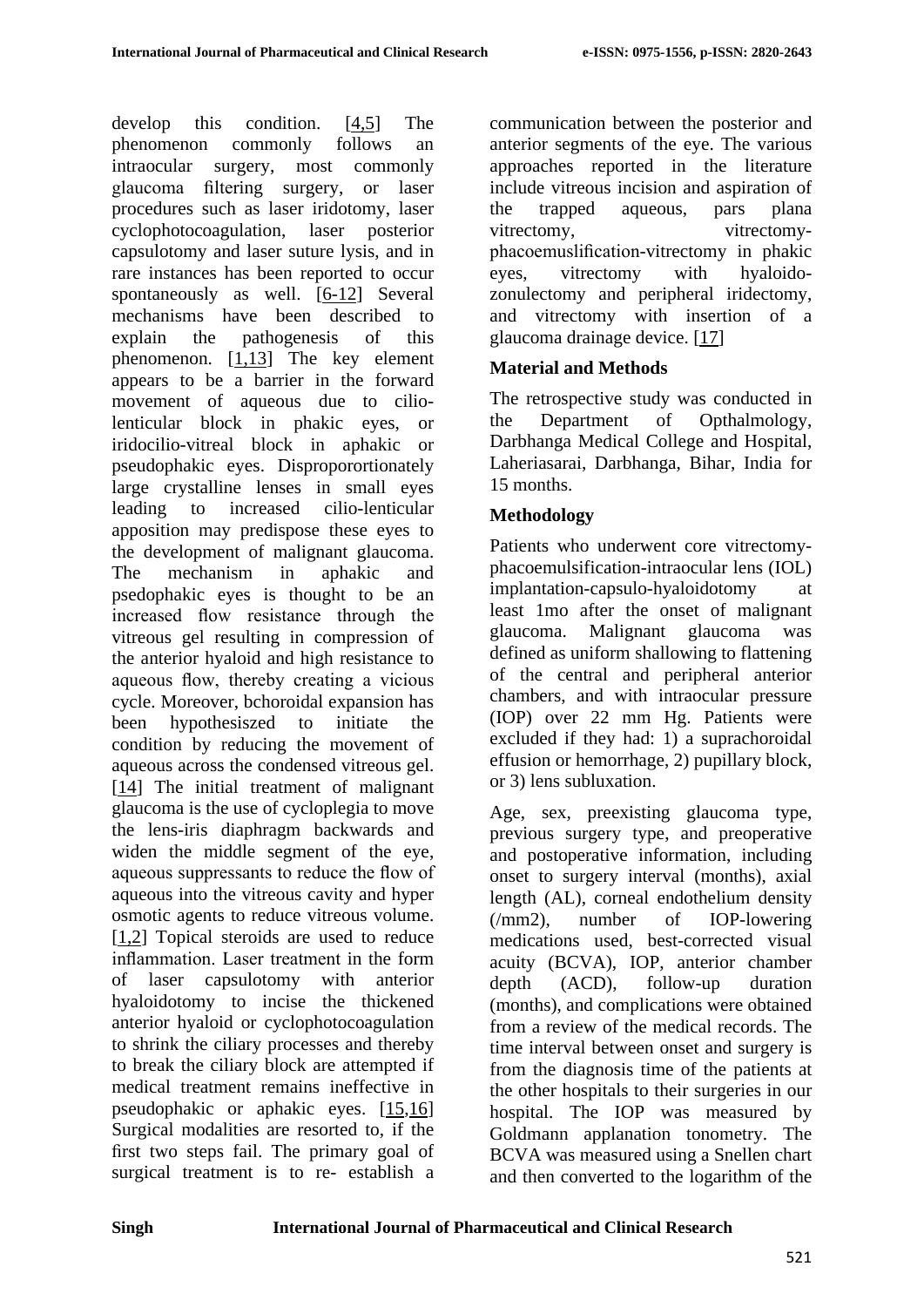minimum angle of resolution (logMAR) for statistical analyses. The ACD was measured from the central inner corneal surface to the most anteriorly visible part of the lens (preoperative) or IOL (postoperative) by ultrasound biomicroscopy (UBM) as previously described. [18] The corneal endothelium density was counted by specular microscopy according to manufacturer's instruction. [19]

Medical treatment was attempted using 1% atropine sulfate, topical steroid, and topical and systemic IOP-lowing medications. If reformation of the anterior chamber was not achieved in 7d, surgery was performed using the following techniques. A 23 gauge vitrectomy probe was inserted through the pars plana, 3.5 mm posterior to the limbus, using a trocar under peribulbar anesthesia. A limited core vitrectomy was performed (2500- 5000 cuts/min, 0-500 mm Hg vacuum) to debulk the vitreous body and soften the eye under microscope illumination. A temporal, self-sealing, transparent corneal incision was made to avoid the conjunctival bleb. An ophthalmic viscosurgical device was then injected to deepen the anterior chamber. Hydro dissection and hydrodelineation were performed after continuous curvilinear capsulorhexis. The lens was extracted using standard phacoemulsification and irrigation/aspiration. A foldable IOL was then implanted in the capsular bag. Subsequently, posterior capsulotomy and anterior vitrectomy were performed using a 23-gauge vitrectomy probe with irrigation of the corneal incision. The trans conjunctival pars plana entry site was sutured with 7-0 absorbable sutures. Tobramycin and dexamethasone solution (Tobradex; Alcon, Fort Worth, TX, USA) was administered every 2h during week 1, and four times per day during weeks 2-4 after surgery. Tobramycin and dexamethasone ointment (Tobradex; Alcon, Fort Worth, TX, USA) was used

every night during the first month. IOPlowering medications were used if the postoperative IOP was higher than 21 mm Hg.

Anatomical success was the primary outcome measure, which was defined as deepening of the anterior chamber without iridocorneal touch. Complete success was the secondary outcome measure, which was defined as the reformation of the anterior chamber with IOP lower than 21 mm Hg, and BCVA improvement in the absence of any IOP-lowering medication. Improvement of BCVA was defined as an increase of at least two lines after surgery compared to the preoperative BCVA. Qualified success was defined as the reformation of the anterior chamber with IOP lower than 21 mm Hg, and with a reduction in the number of IOP- lowering medications.

# **Results**

This retrospective study reviewed 10 consecutive malignant glaucoma patients who underwent core vitrectomy, phacoemulsification, IOL implantation, and capsulo- hyaloidotomy. All eyes had been diagnosed with primary angle-closure glaucoma (PACG); 9 eyes (90%) developed the condition after trabeculectomy. The mean onset to surgery interval was 7.1 month. Significant preoperative and postoperative differences were detected in the IOP  $(P=0.048)$ . number of IOP- lowering medications used (*P*=0.003), and ACD (*P*=0.005). Complete success, qualified success, and anatomical success was achieved in 40%, 80%, and 100% of the eyes, respectively.

Corneal endothelial decompensation was postoperatively observed in 3 cases. No normal corneal endothelium could be identified in either eye. Diode cyclophotocoagulation was required to control the IOP in another 3 cases, timolol, 1% brinzolamide, and 0.2% brimonidine tartrate twice daily. She had decreased VA in her right eye at two years after surgery.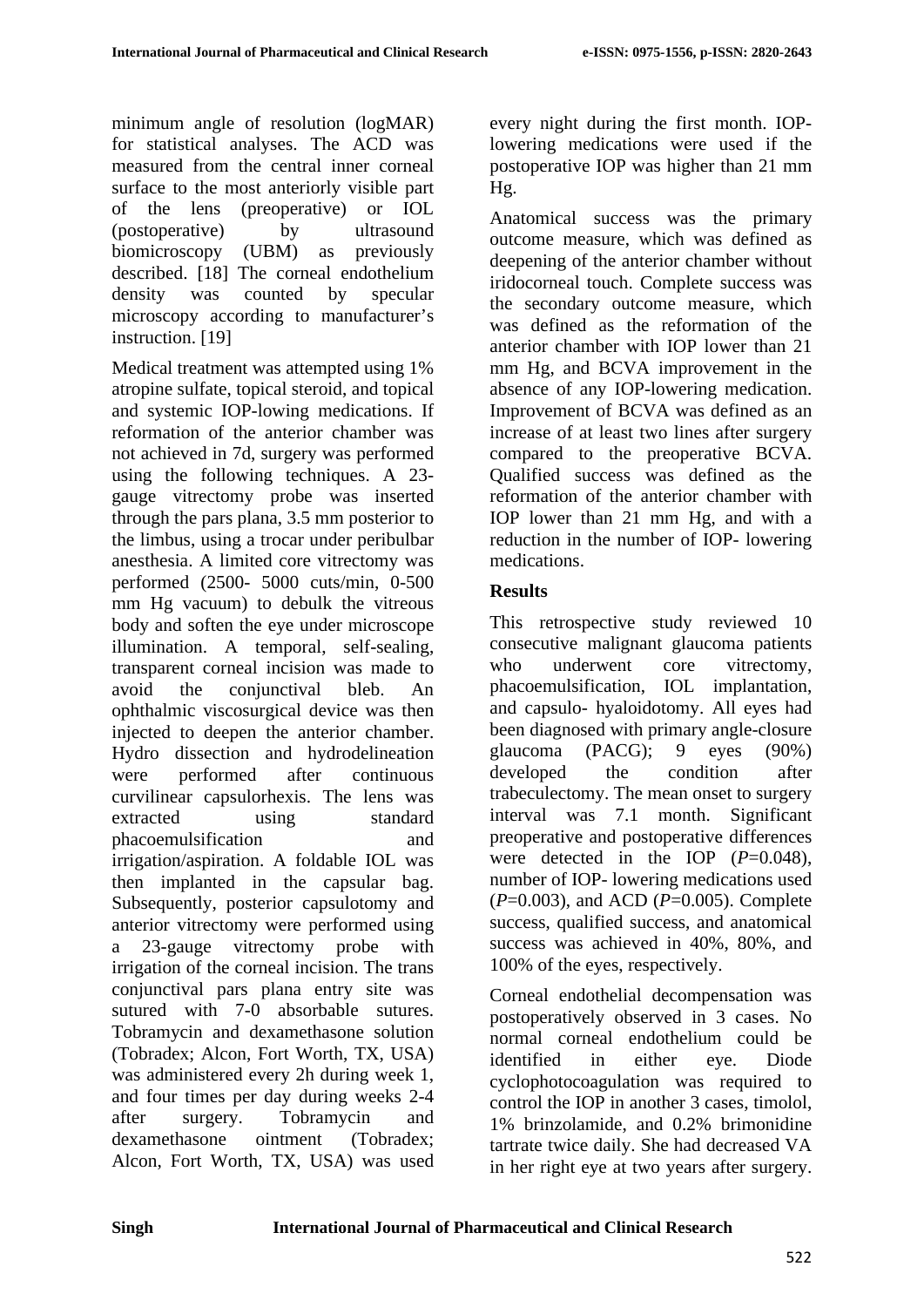A diagnosis of malignant glaucoma was made. Topical and systemic medical treatments (intravenous mannitol, 50 mg oral methazolamide twice daily, 1% atropine sulfate twice daily, 1% prednisolone acetate every two hours, 0.5% timolol, 1% brinzolamide, and 0.2% brimonidine tartrate twice daily) were used.

At presentation at our clinic 1mo after the diagnosis of malignant glaucoma, the parameters of the patient's right eye were as follows: logMAR BCVA: 0.6; IOP range: 22-35 mm Hg; cup-to-disc ratio: 0.9; AL: 22.5 mm; and ACD: 1.27 mm. Core vitrectomy-phacoemulsification-IOL implantation-capsulo-hyaloidotomy were performed. At 1y postoperatively, she continued to use 0.5% timolol and 1% brinzolamide twice daily in the right eye, in which the logMAR BCVA was 0.3, the IOP was 16.5 mm Hg, and the ACD was 3.72 mm.

| Mean±SD           |
|-------------------|
| $49.7 \pm 14.7$   |
| $7.1 \pm 12.2$    |
| $20.7 \pm 2.6$    |
| $946.2 \pm 29.66$ |
| $2.2 \pm 0.8$     |
| $1.7 + 0.7$       |
| $32.8 \pm 13.1$   |
| $21.4 \pm 10.6$   |
| $3.1 \pm 1.1$     |
| $1.1 \pm 1.6$     |
| $0.46 \pm 0.48$   |
| $2.78 \pm 0.65$   |
| $15.3 \pm 8.2$    |
| $\overline{4}$    |
| 6:4               |
| <b>PACG</b>       |
|                   |
| 80                |
| 10                |
| 10                |
|                   |
| 100%              |
| 40%               |
| 80%               |
| $\theta$          |
|                   |
| 3                 |
|                   |

**Table 1: Demographic and clinical data (***n***=10eyes)**

AL: Axial length; VA: Visual acuity; IOP: Intraocular pressure; ACD: Anterior chamber depth. a Corneal endothelium

density was not measured in one eye;b.The IOP was measured after IOP-lowering medications used if any; cPreoperative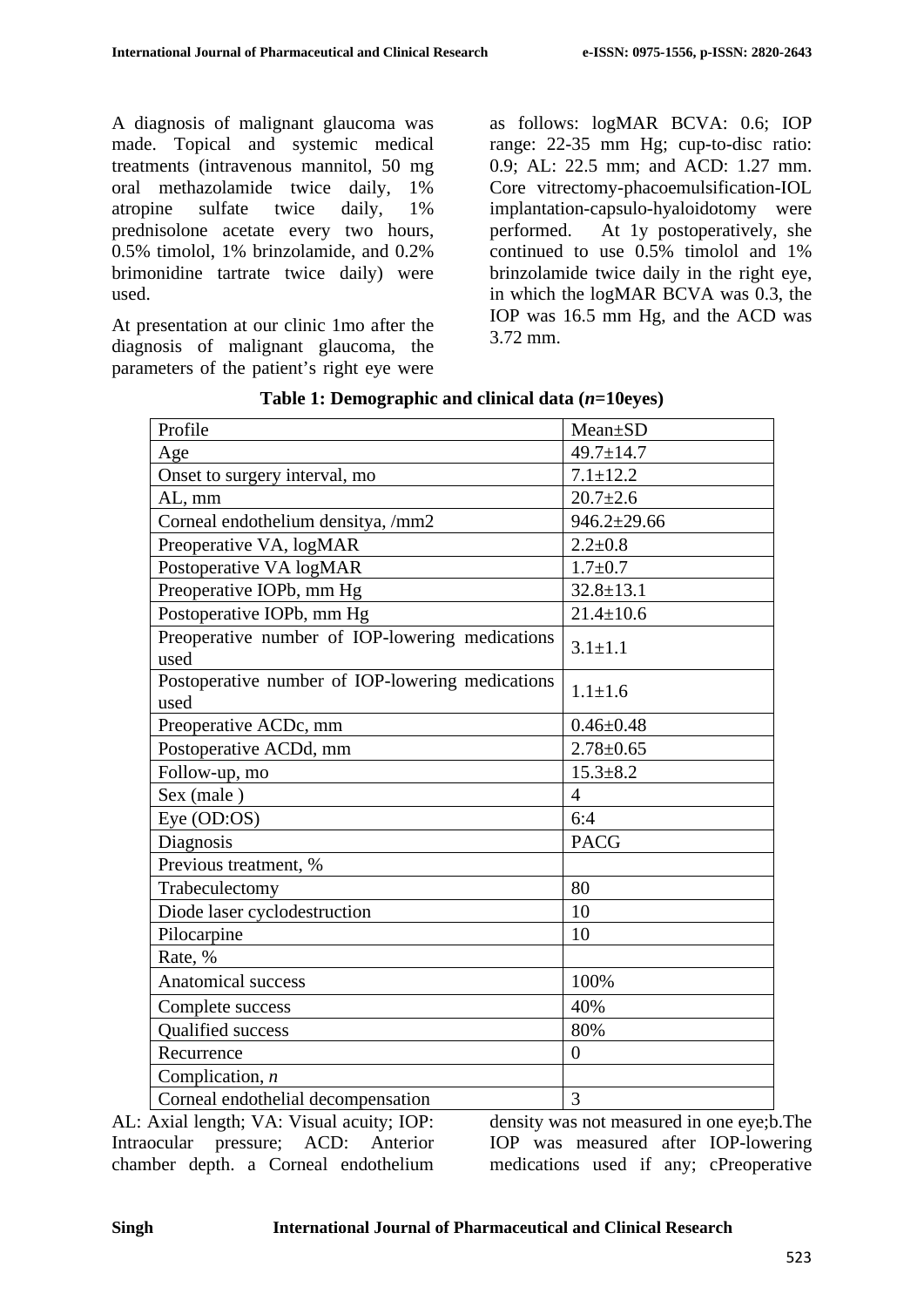ACD was not measured in one eye of which the anterior chamber was recorded as flat; dPostoperative ACD was not measured in two eyes of which the anterior chamber was recorded as deep.

### **Discussion**

As a rare and intractable disease, largescale studies and randomized clinical trials of malignant glaucoma are still lacking. [20-23] The present study observed the treatment safety and efficacy of surgery for long onset phakic malignant glaucoma in a case series. Overall, the VA, IOP, number of IOP-lowering medications used, and ACD improved after surgery. Significant preoperative and postoperative differences were detected in the IOP, number of IOP-lowering medications used, and ACD. High success rate and low complication rate were achieved.

Except for two cases with long time intervals because of well-controlled of malignant glaucoma *via* medications in Krėpštė *et al* [24], all eyes in the previously reported studies had short time intervals. In contrast, the present study included patients with long time intervals. The reason for the 7mo between diagnosis and surgical treatment in the present study is poor follow- up compliance. The time of malignant glaucoma diagnosis is from the medical records of the patients diagnosed at the other hospitals. Therefore, the time interval between onset and surgery is from their diagnosis time at the other hospitals to their surgeries in our hospital. In contrast to the long-time interval of follow-ups, all the 13 cases included in the present study were treated with medical treatment including 1% atropine sulfate, topical steroid, and topical and systemic IOP- lowing medications once they were diagnosed at our hospital. If reformation of the anterior chamber was not achieved in 7d, surgery was performed. Patients with the above characteristics are commonly considered to have a very poor prognosis with minimal benefit expected from

surgery because that the degree of optic disc damage caused by high IOP and corneal endothelial dysfunction caused by physical lens-cornea touch might be different according to disease duration. However, in our case series, the improvements in VA, IOP, number of IOP-lowering medications used, and ACD were not inferior to those of previous reports which included patients with short time intervals. A possible explanation for the good surgical outcome of the present study is the surgical technique used. Previous studies reported that oxidative stress in eyes with glaucoma eyes might promote vitreous liquefaction25, starting from the central vitreous and progressing to the cortex of the vitreous body.26 Therefore, effective technique might involve creating a channel connecting the vitreous cavity and the anterior chamber, thus breaking the vicious circle of aqueous misdirection. Compared with most of the previous studies. [27-29] which performed zonulo-capsulo-hyaloidotomy creating the channel through the peripheral iris, we applied capsulo-hyaloidotomy creating the channel through the pupil and the central posterior capsule. Another possible reason for the difference in prognoses between the present and previous study is that the area of vitrectomy might have been larger in out study due to the better visualization afforded by central capsulo-hyaloidotomy. Further methodologically sound examinations and sufficiently sized clinical trials are needed to validate the mechanism.

Longstanding iridocorneal touch resulted in a decrease in corneal endothelium density, with a mean of 947.2/mm2; 50% of the eyes had a corneal endothelium density of 0. Only two of the six patients with a corneal endothelium density of 0 (counted by endothelioscopy) eventually developed postoperative corneal endothelial decompensation. Their VAs were restored to different degrees after Descemet membrane endothelial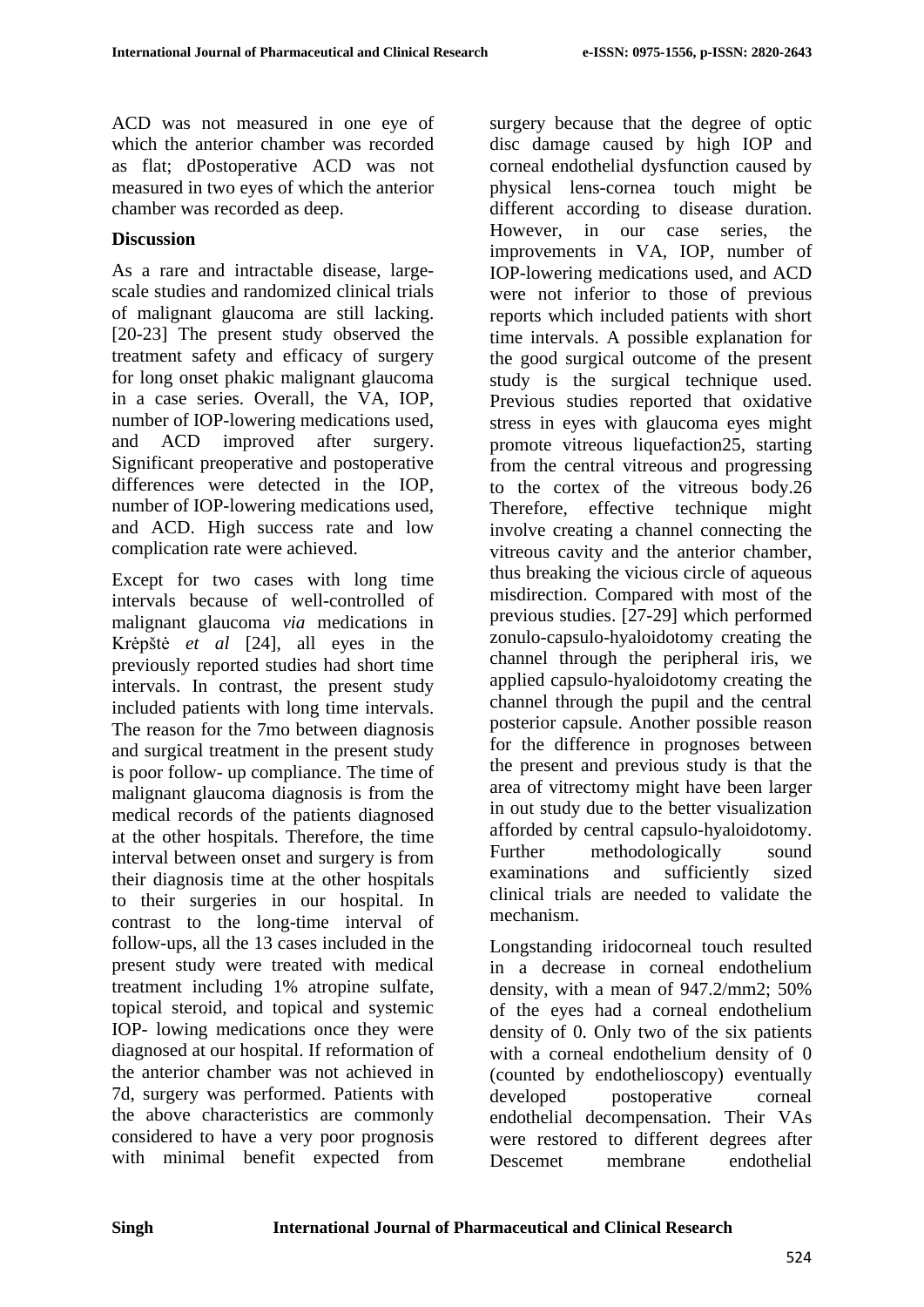keratoplasty (DMEK) surgeries (all clinical data of these two eyes were obtained from the period before DMEK was performed). The above observation suggests that the postoperative corneal endothelial decompensation might not be occurred even though the preoperative endothelioscopy test result is poor. A possible explanation is that endothelioscopy might underestimate the corneal endothelium density in the eyes without anterior chamber. For these eyes, the corneal edema might recover with a certain period of time after operation.

There was one case developed anterior chamber flattening, IOP elevation after merely used pilocarpine. Since there was severe ACD disparity in both eyes, the PACG was excluded. Additionally, the patient did not have ocular trauma history, and we did not observe intumescent cataract, iridodonesis, zonules laxity or rupture, and other signs related to secondary glaucoma during surgery. Therefore, secondary glaucoma was also excluded. The patient was diagnosed as aqueous misdirection. The possible mechanism of pilocarpine induced aqueous misdirection is that pilocarpine induces ciliary muscle contraction causing narrowing of ciliary body ring diameter, laxity of lens zonules, forward movement of the lens-iris diaphragm, ciliolenticular block, and finally leading to aqueous misdirection.

## **Conclusion**

The present study indicated that core vitrectomy- phacoemulsification-IOL implantation-capsulo-hyaloidotomy is safe and effective treatment for malignant glaucoma patients with long time intervals between malignant glaucoma onset and surgery, achieved a high rate of anatomical success and low rate of postoperative complications.

## **References**

- 1. Luntz MH, Rosenblatt M. Malignant glaucoma. Surv Ophthalmol 1987; 32: 73–93.
- 2. Ruben S, Tsai J, Hitchings R. Malignant glaucoma and its management. Br J Ophthalmol 1997; 81: 163–167.
- 3. Burgansky-Eliash Z, Ishikawa H, Schuman JS. Hypotonous malignant glaucoma: Aqueous misdirection with low intraocular pressure. Ophthalmic Surg Lasers Imaging 2008; 39: 155– 159.
- 4. Simmons RJ. 'Malignant glaucoma'. Br J Ophthalmol 1951; 56(3): 263–272
- <span id="page-5-0"></span>5. Chandler PA. 'Malignant glaucoma'. Am J Ophthalmol 1951; 34: 993–1000.
- <span id="page-5-1"></span>6. Tomey KF, Senft SH, Antonios SR, Shammas IV, Shihab ZM, Traverso CE. Aqueous misdirection and flat anterior chamber after posterior chamber implants with and without trabeculectomy. Arch Ophthalmol 1987; 105: 770–773.
- 7. Brooks AMV, Harper CA, Gillies WE. Occurrence of malignant glaucoma after laser iridotomy. Br J Ophthalmol 1989; 73: 617–620.
- 8. DiSclafani M, Liebman JM, Ritch R. Malignant glaucoma following argon laser release of scleral flap sutures after trabeculectomy. Am J Ophthalmol 1989; 108: 597–598.
- 9. Azuara-Blanco A, Dua HS. Malignant glaucoma after diode laser cyclophotocoagulation. Am J Ophthalmol 1999; 127: 467–469.
- 10. Arya SK, Sonika, Kochlar S, Kumar S, Kang M, Sood S. Malignant glaucoma as a complication of Nd;YAG laser posterior capsulotomy. Ophthalmic Surg Lasers Imaging 2004; 35: 248– 250.
- 11. Jarade EF, Dirani A, Jabbour E, Antoun J, Tomey KF. Spontaneous simultaneous bilateral malignant glaucoma of a patient with no antecedent history of medical or surgical eye disease. Clin Ophthalmol 2014; 8: 1047–1050.